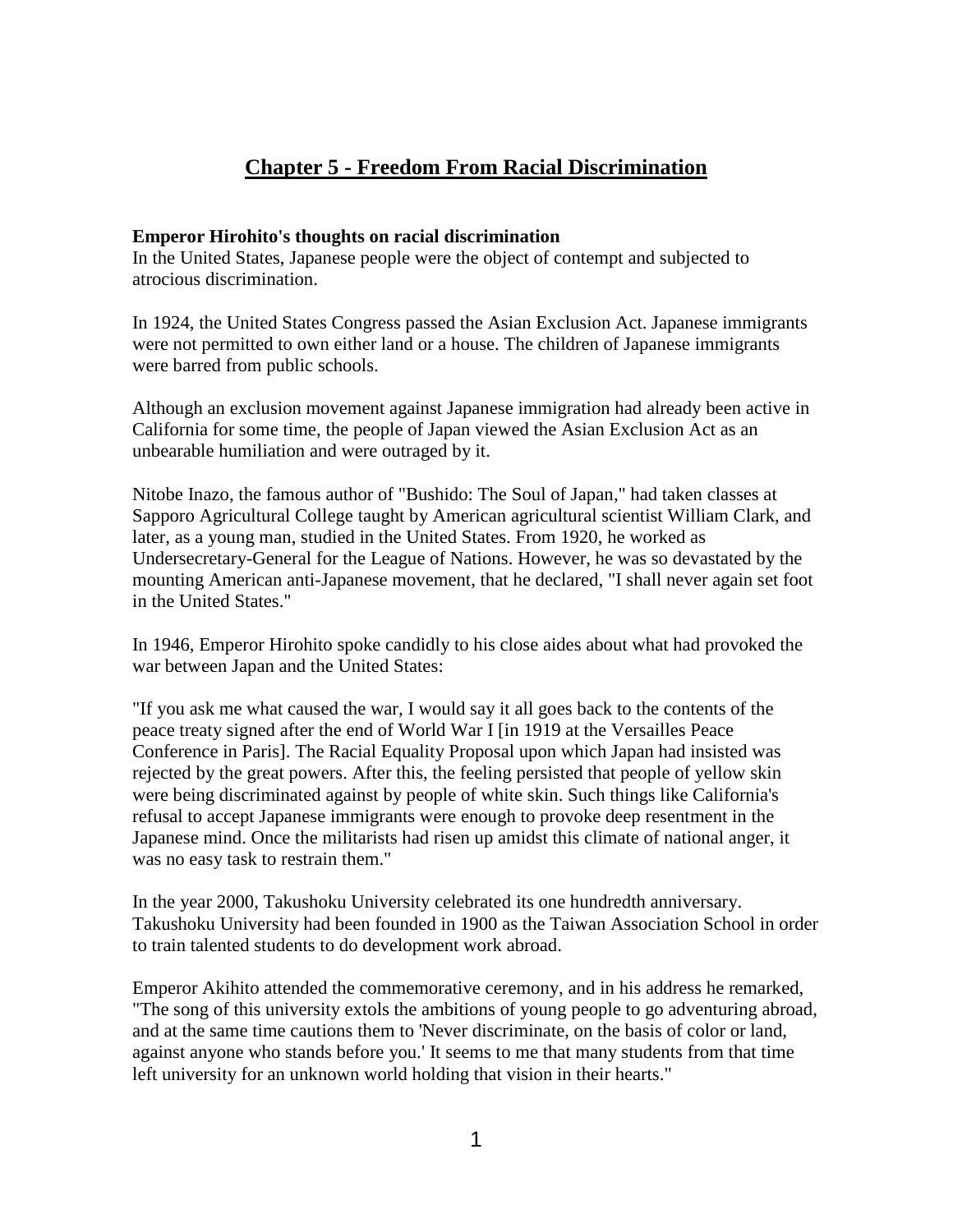In his address, Akihito was undoubtedly channeling the thoughts of his father Hirohito.

## **"Self-preservation and self-defense" and the liberation of Asia**

Japan was involved in World War II because the United States provoked the Japanese, drove them into a corner, and finally forced them to fight purely for their own selfpreservation and self-defense.

Japan did not, however, go to war in order to liberate Asia from Western colonial rule. It was only after the start of the war that Japan decided to make Asian liberation one of its war aims.

The Imperial Declaration of War against the United States and Great Britain stated that "Given the situation, the Empire must now stand up resolutely and destroy all obstacles for the sake of our own self-preservation and self-defense." In the declaration, the Emperor lamented that going to war was "not at all what I desired". The Japanese could simply not bear the unjust pressure America was applying to them, and so, for their own selfpreservation and self-defense, finally rose up to resist.

Although Japan was fighting in self-defense, the Imperial Declaration of War also stated in its conclusion that Japan "hopes to establish a lasting peace in East Asia which will maintain the glory of the Empire."

Thus, Japan aspired to establish a lasting peace in Asia by liberating it from the Western powers.

Many Japanese youths died on the battlefield with conviction for the cause of Asian liberation. Thanks to Japan's sacrifices, not only Asians but Africans were eventually liberated.

Following the end of the war, the ripples of Asian liberation carried over to the continent of Africa, where African nations, one after the other, would gain independence.

## **Bert V.A. Roling on the illegality of the Tokyo War Crimes Trial**

At the Tokyo War Crimes Trial, which was held under the American occupation, Radhabinod Pal of India was not the only justice among the eleven to submit verdicts which dissented from the majority view. The two others were Bert V.A. Roling of the Netherlands and Henri Bernard of France.

Their dissenting verdicts were restricted from the Japanese public during the American occupation.

Roling, who came to be renowned as a world authority on international law, published a memoir later in his life entitled "The Tokyo Trial and Beyond".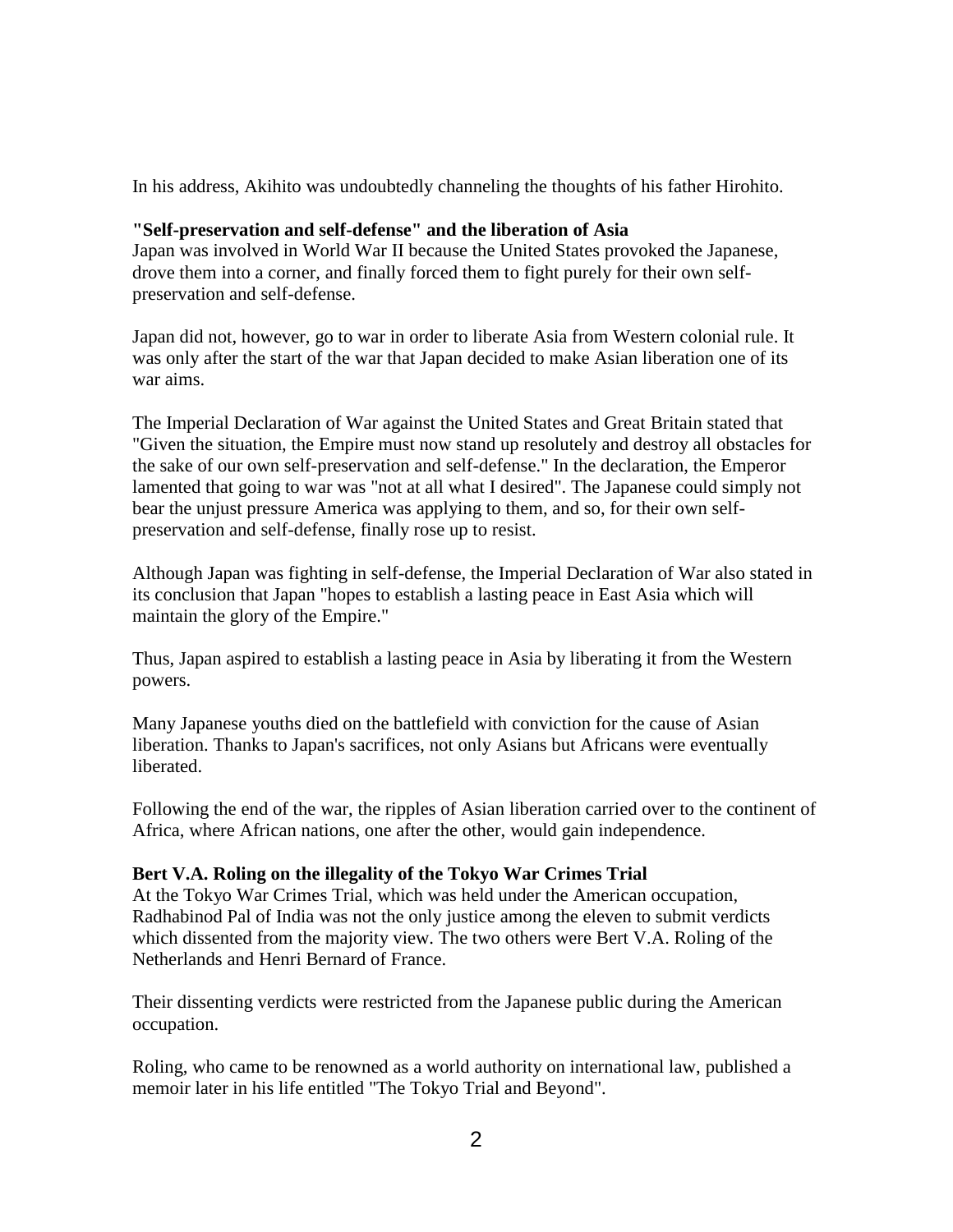In this book, Roling concludes that the Tokyo War Crimes Trial was illegal:

Racial discrimination may have been one of the roots of the Pacific War... [The Americans] were more or less indoctrinated to look on the Japanese as a sub-human race. The bombing of the Japanese cities, followed by the atomic bombing of Hiroshima and Nagasaki, was made possible by precisely that feeling that it was not human beings they were cremating by the hundreds of thousands... In Japan, we were all aware of the bombings and the burnings of Tokyo and Yokohama and other big cities. It was horrible that we went there for the purpose of vindicating the laws of war, and yet saw every day how the Allies had violated them dreadfully. But to claim that there should be a trial in which vanquished and victors should both be held in judgement, that's impossible. Tojo was right that in this respect Tokyo was victors' justice only.

Roling also described in detail the circumstances leading up to the war, explaining that Japan's war aim was to create an "Asia for the Asians". He also noted that, "there was no intention to expel the powers from Asia by military force. Japan's military might was to serve a deterrent function only."

## **The birth of 164 independent nations**

As I watched the television broadcast of the Imperial Funeral of the recently deceased Emperor Hirohito, I could not hold back my tears. It was not because I felt sorrow at the death of the Emperor, who had lived a long life.

I had heard from the TV commentary that the representatives and heads of state of 164 countries had come from all over the world to express their condolences, and at that moment I was gripped with admiration for how glorious Emperor Hirohito's reign had been for Japan.

The fact that the world then contained 164 independent nations was made possible only through the sacrifices made by all of Japan during World War II. The peoples of Asia and Africa had been liberated and all become independent.

It reminded me of the old Japanese legend in which one of the gods immolates herself in the process of giving birth to Japan and then travels to the underworld. I imagined in my mind the thought of everyone attending the funeral in the presence of the spirits of the millions of Japanese people who perished in the war.

If Japan had lost the Russo-Japanese War and had not been willing to suffer such terrible losses during World War II, then the people of Asia and Africa would still today be living under oppressive Western colonial rule.

Less than twenty countries sent delegates to attend the funeral of Emperor Meiji in 1912. By the time of the Taisho period (1912-1926) Japan was already a major power, ranking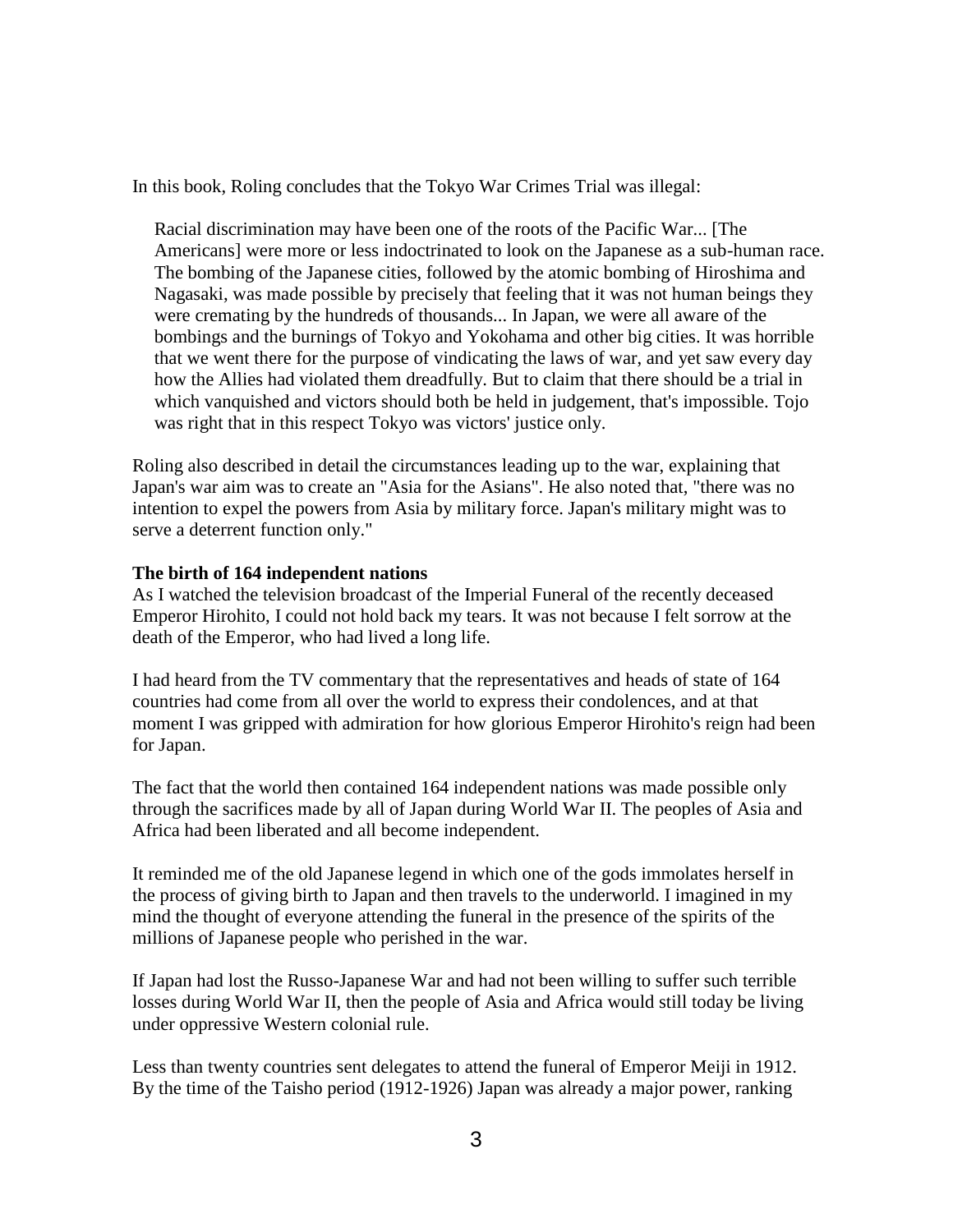equally with Western nations, but even Emperor Taisho's funeral was attended by delegates from less than forty countries.

With most of Africa and Asia dominated under white colonialism, the world contained few independent nations.

In an entry dated December 9, 1941, the day after the outbreak of the war, "The Official Record of the Life of Emperor Hirohito" states that, "A ceremony was undertaken on the occasion of the declaration of war. At 9:45 AM the Emperor left through the gate of the inner courtyard to worship at the imperial shrines Kashikodokoro, Koreiden, and Shinden, and will make the following proclamation to the gods."

In the proclamation, the Emperor states that, "In accordance with the teachings of successive emperors, I have wished for universal brotherhood and strived to seek friendship and harmony with other nations. In spite of this, we have come to a point where the very existence of our country is in jeopardy. As terribly regrettable as it is, we have gone to war with the United States and Great Britain."

The Kashikodokoro, Koreiden, and Shinden are located on the grounds of the Imperial Palace and are sites of worship for, respectively, the Shinto deity Amaterasu, the souls of past emperors, and spirits from across Japan.

In keeping with the spirit of the song of Takushoku University, Japan had never practiced any form of racial discrimination throughout its history. *Shikai mina doho* (universal brotherhood) and *hakko ichiu* (world unity) were principles which had been passed on by each emperor to his successor.

Now, even members of the Japanese parliament are afraid to say the words "*hakko ichiu*".

Japanese dictionaries define *hakko ichiu* as, "A phrase which literally means 'eight cords, one roof' and refers to world unity. It was a slogan used to justify Japanese overseas expansionism at the time of World War II. It is based on a passage from the *Nihon Shoki*, an ancient work of Japanese history, which reads, 'Thereafter, the Capital may be extended so as to embrace all of the six cardinal points and the eight cords may be covered so as to form one roof.'"

## **Japan's non-discriminatory administration**

Japan fought alongside the Allies during World War I, and, as a result of their victory, Japan was awarded control in 1920 of Palau, the Marshall Islands, and the Mariana Islands of the Western Pacific including Saipan, Tinian, and Peleliu. These islands had been territories of Spain since the sixteenth century, but were later ceded to Germany.

Following Japan's defeat in World War II, the mandates were transferred to America.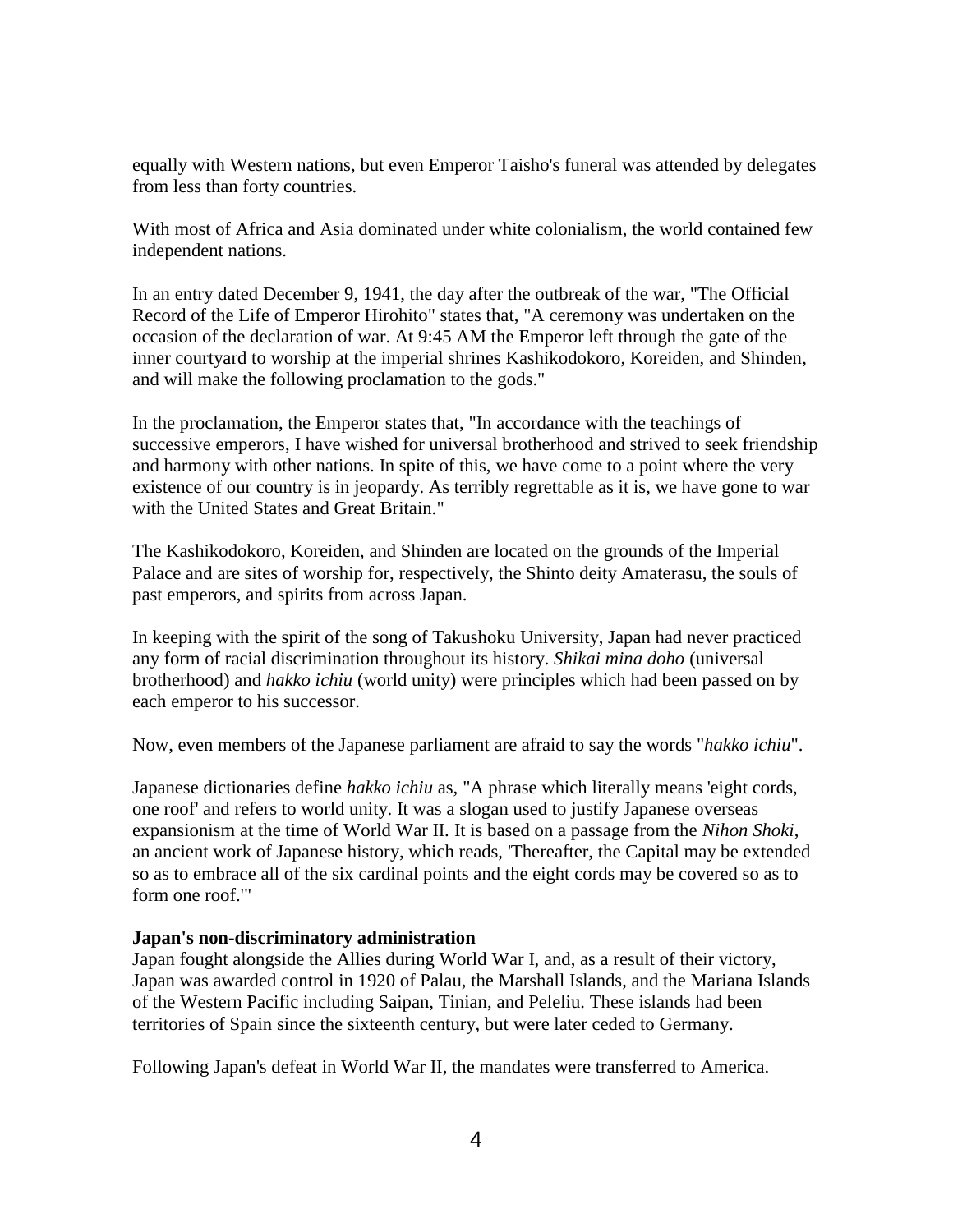Even though Japan's administration of the islands lasted only a little over twenty years, the inhabitants still look fondly to Japan. In contrast to their previous European rulers, the Japanese did not discriminate against the islanders, but instead strived to improve their level of education and standard of living.

Nowadays racial equality is a concept taken for granted by people around the world, but that itself was the result of what Japan did during World War II.

Even if Japan had won the war, Japan would not have wantonly plundered from the nations of Asia, unlike the Western powers.

Japan's administration of Taiwan and Korea proves this to be true.

Western colonies were characterized by a one-sided exploitation of the ruled by the rulers. By contrast, Japanese governance brought Taiwan and Korea, both pre-modern societies, into the modern world in a very short period of time.

In Taiwan and Korea, Japan implemented improvements in education and public welfare, built many new schools, hospitals, and railroads, repaired irrigation and flood control infrastructure, and developed agriculture and industry. Japan invested a huge quantity of money in Taiwan and Korea.

Japan also founded prestigious institutes for higher learning, Taipei Imperial University in Taiwan and Keijo Imperial University in Korea. By contrast, Western powers never established a single university in their colonies.

Before Japanese rule, Korean society was entirely stagnant under the rule of the corrupt Joseon Dynasty. Joseon Korea proclaimed its independence as the Korean Empire in 1897, just after Japan's victory in the First Sino-Japanese War, but prior to that it was a Chinese tributary state. Because of this, Chinese influence impaired Korean political culture.

South Korean President Park Chung-hee lamented in one of his writings that, "To put it briefly, in the last 5,000 years of history Korea has alternated between periods of stagnation and periods of retrogression. When I reflect on the history of my people, I cannot deny that it is a sad story."

In 1981, President Chun Doo-hwan likewise mentioned, in a speech on National Liberation Day, commemorating the end of Japanese rule over Korea, that "Koreans should not blame Japan for the humiliation of having lost our national sovereignty. At the time we were a weak nation lacking in internal unity, and for that we have only ourselves to blame."

Taiwan and Korea were able to achieve such spectacular progress as a result of Japan freeing them from the yoke of China.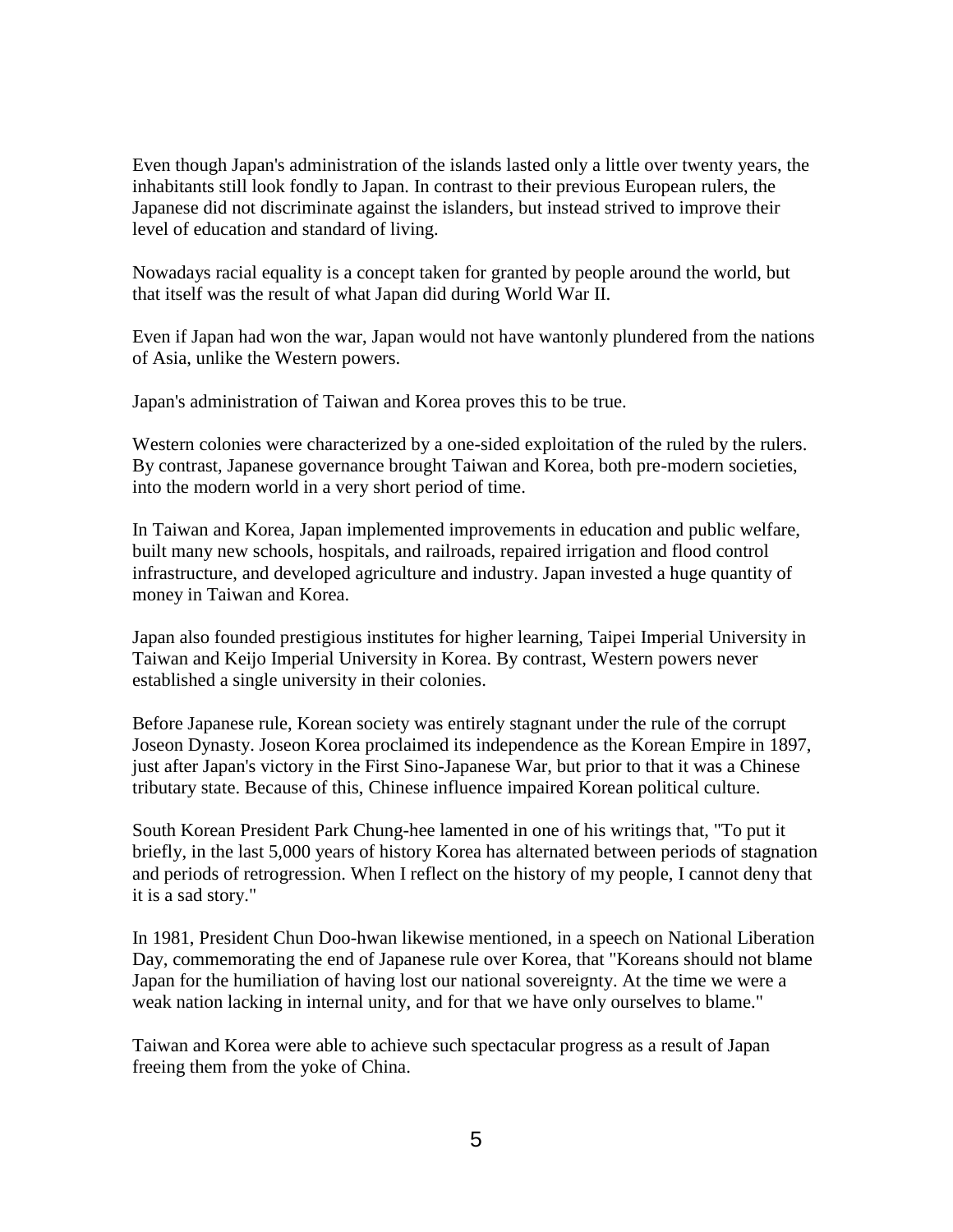If Korea had remained a Chinese tributary state, it would probably still today be at the same level of development as mainland China. If Korea had become a Russian colony, it would probably be at a similar level of development as the former Soviet Republics of Central Asia.

#### **Korean support for the Japanese administration**

We mustn't forget that Korean people under the Japanese administration were legally Japanese citizens during World War II and were strongly supportive of the war effort.

In Japanese-ruled Korea, six of the thirteen provincial governors were Korean and so were a majority of the 218 subordinate county magistrates. Relative to Korea's population and land area, the number of police officers in Korea at this time was far fewer than the number needed in Japanese-ruled Taiwan, Sakhalin Island, and the Liaodong Peninsula.

In the Japanese Army, many Koreans led Japanese soldiers as general officers or highranking commissioned officers. There were also a great number of Koreans who were awarded the Order of the Golden Kite, the most prestigious decoration bestowed to soldiers.

By contrast, it would have been utterly improbable in European or American colonies for indigenous officers to outrank and command whites.

In 1938, when the Japanese Army instituted a volunteer enlistment system in Korea, there was a flood of applicants, amounting within three years to forty-five times the enlistment quota. When the Japanese Navy began accepting volunteers in Korea the next year, the number of applications was more than sixty-two times the enlistment quota. If Japan's rule over Korea had really been so cruel, it is not likely Koreans would have cooperated to this extent.

Starting in 1939, Koreans were permitted to change their names to Japanese names. Over eighty percent of Koreans rushed to select new names for themselves, whereas in Taiwan only two percent did.

Today Koreans are taught that Japan robbed them of their identities by forcing them to adopt Japanese names, but this has no factual basis. There were Korean general officers, high-ranking commissioned officers, and members of the Korean royal family who chose to keep their Korean names.

Even in Japan, there are those who continue to insist that Japan apologize for its "colonization" of Taiwan and Korea, but it's strange how these same people never dare criticize China's brutal "colonization" of Tibet, Inner Mongolia, and of the Uyghurs of Xinjiang.

Koreans were never discriminated against in Japan. In 1932, Bak Chun-geum ran, under his Korean name, as a candidate for the House of Representatives in the Tokyo 4th District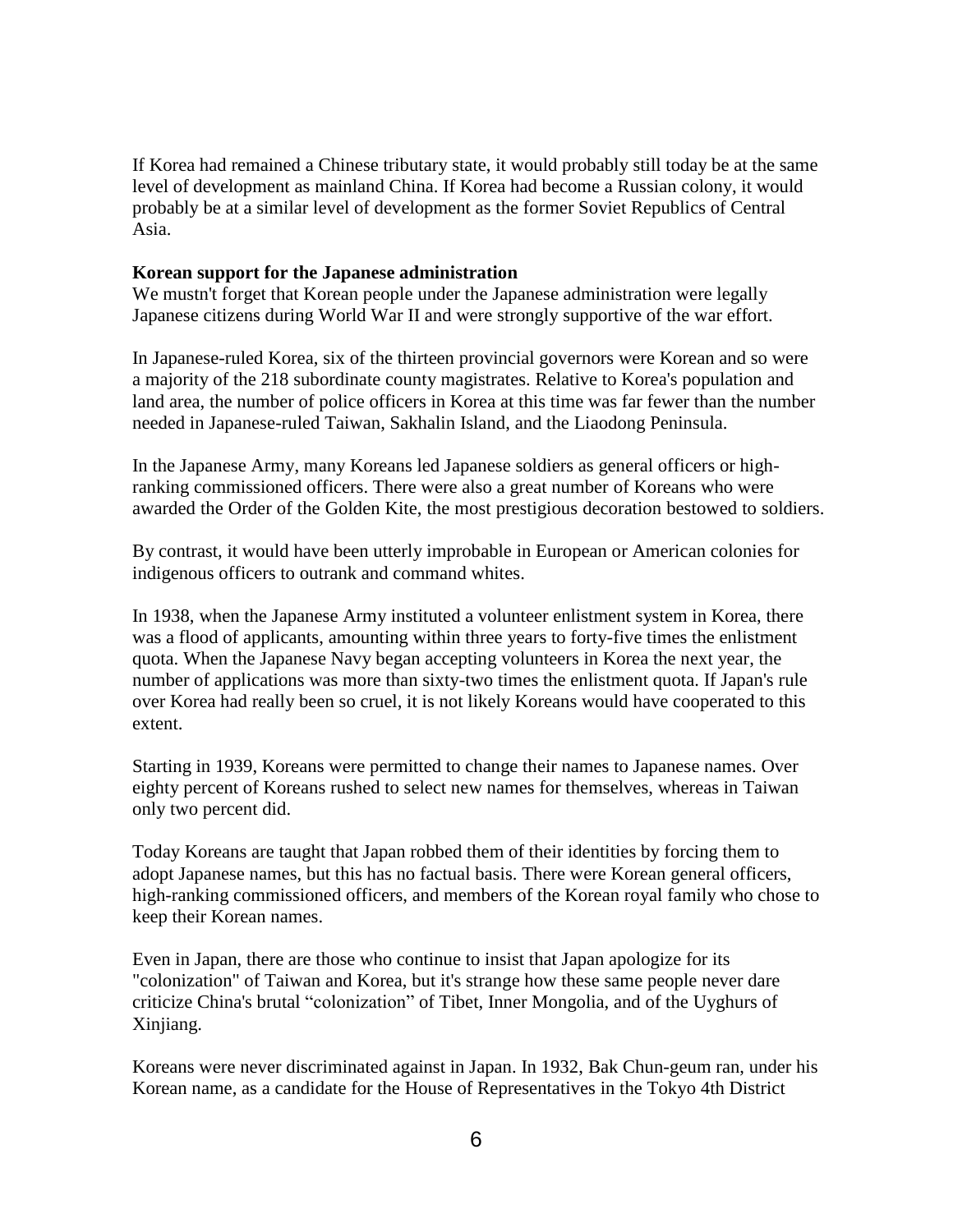(now the ward of Koto). He was ultimately elected to two terms, despite the fact that most of the electorate was Japanese.

A photo of Bak Chun-geum, which was taken after he had won his first election, shows him surrounded by a large group of kimono-clad women who are shouting cheers of "banzai!" After the war, he served as an advisor to the Korean Residents Union in Japan.

Granted, Japan's lower classes did express some degree of contempt and discrimination against Koreans in Japan. This was because ethnic Koreans who migrated to Japan from the Korean peninsula outcompeted them for jobs.

It was the same situation in America of the late-1980s, when riots by African-Americans consistently targeted Korean shops. This occurred because of the spread of "Korean towns" in which Korean immigrants took low-paying jobs once held by African-Americans. Before the growth of Korean immigrant communities, African-Americans attacked Jews for the same reason.

If Japan had never been dragged into World War II, our judgment of Japan's administration of Taiwan and Korea would probably be very different today.

### **The treatment of Native Americans and Africans by the white man**

During the 1904-05 Russo-Japanese War, Japan fought with and defeated Russia, a preeminent European empire. Japan's victory awakened the colored peoples of the world by proving that even people of color could defeat a white empire in battle.

It was back in 1620, at the start of the seventeenth century, that the United States was founded by Puritans, who crossed the Atlantic Ocean to escape persecution and landed on the eastern shores of North America.

The founders of America believed the vast North American wilderness was land given to them by God, and they exploited everything they could lay their hands on. The Native Americans were seen as little better than animals and were slaughtered.

Because this new land was theirs by Divine Right, European settlers in America felt free to take anything they pleased, including both the land and the lives of the people who inhabited it. To them, the Native Americans were merely a sort of animal with a human appearance.

The celebrated British author Cecil Chesterton (1879-1918) wrote in his book, "A History of the United States," that "None of the other founders of English colonies [in the New World] had ever treated the Indians except as vermin to be exterminated as quickly as possible."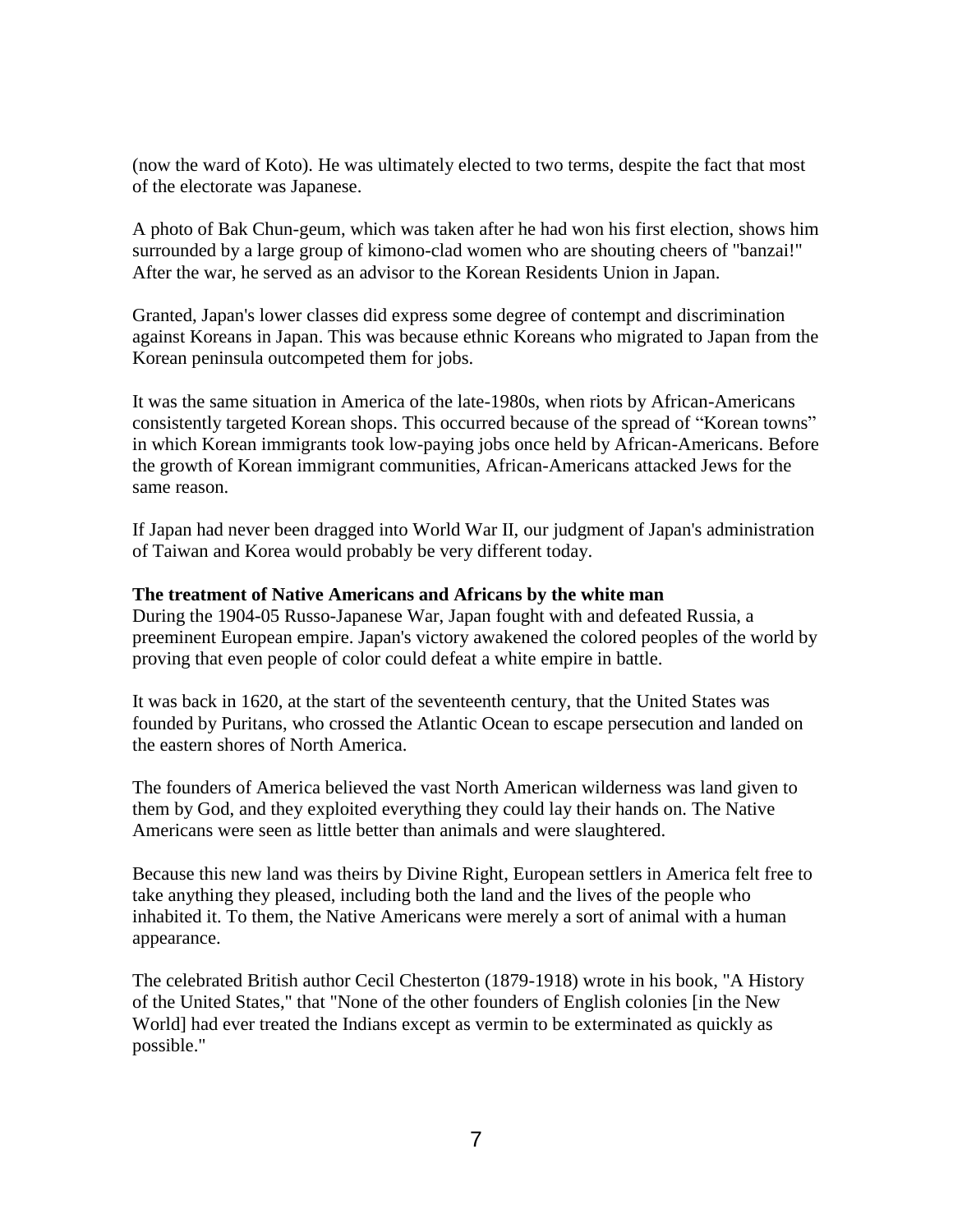The Britannica International Encyclopedia states that "The formation and development of the Thirteen Colonies of North America was undertaken with the understanding that Native Americans would be 'cleansed' and African slaves would be 'imported'."

According to research carried out in the United States, at the time that the Puritans landed on the east coast, there were three million Native Americans living in North America, but by the nineteenth century this figure had dropped to just 300,000.

Furthermore, even the very first European colonies in the United States used African slaves. It is estimated that by the time of the release of the Emancipation Proclamation in 1863, over seven million black slaves had been abducted from Africa and forced to work in the United States under horrible conditions.

Native Americans were not as docile, and therefore unsuitable as slaves. Africans could be transported more cheaply than horses or oxen, and they lived longer than either.

#### **The internment of the Japanese-Americans**

Immediately after the outbreak of war with the attack on Pearl Harbor, a single Executive Order by the President designated over 120,000 Japanese-Americans with US citizenship as enemy aliens. All of their hard-earned property was confiscated, and they were permitted to carry with them only their personal belongings as they were herded into the internment camps set up in ten remote locations across the United States.

This was a serious violation of the United States Constitution. German-Americans and Italian-Americans, who were also descended from people of enemy nations, were never interned in the United States.

In the internment camps were row after row of horse stables and hastily constructed hovels surrounded with barbed wire. The living conditions and sanitation were atrocious. From atop the watchtowers, which were equipped with searchlights, American soldiers constantly stood guard with rifles in hand.

In his book, "War Without Mercy: Race and Power in the Pacific War," John Dower, a famous historian and professor at the Massachusetts Institute of Technology, described the facilities where the Japanese-Americans were interned:

[Japanese-Americans] were not merely driven from their homes and communities on the West Coast and rounded up like cattle, but actually forced to live in facilities meant for animals for weeks and even months before being moved to their final quarters in the relocation camps. In the state of Washington, two thousand Japanese-Americans were crowded into a single filthy building in the Portland stockyard, where they slept on gunnysacks filled with straw. In California, evacuees were squeezed into stalls in the stables at racetracks such as Santa Anita and Tanforan. At the Santa Anita assembly center, which eventually housed eighty-five hundred Japanese-Americans, only four days elapsed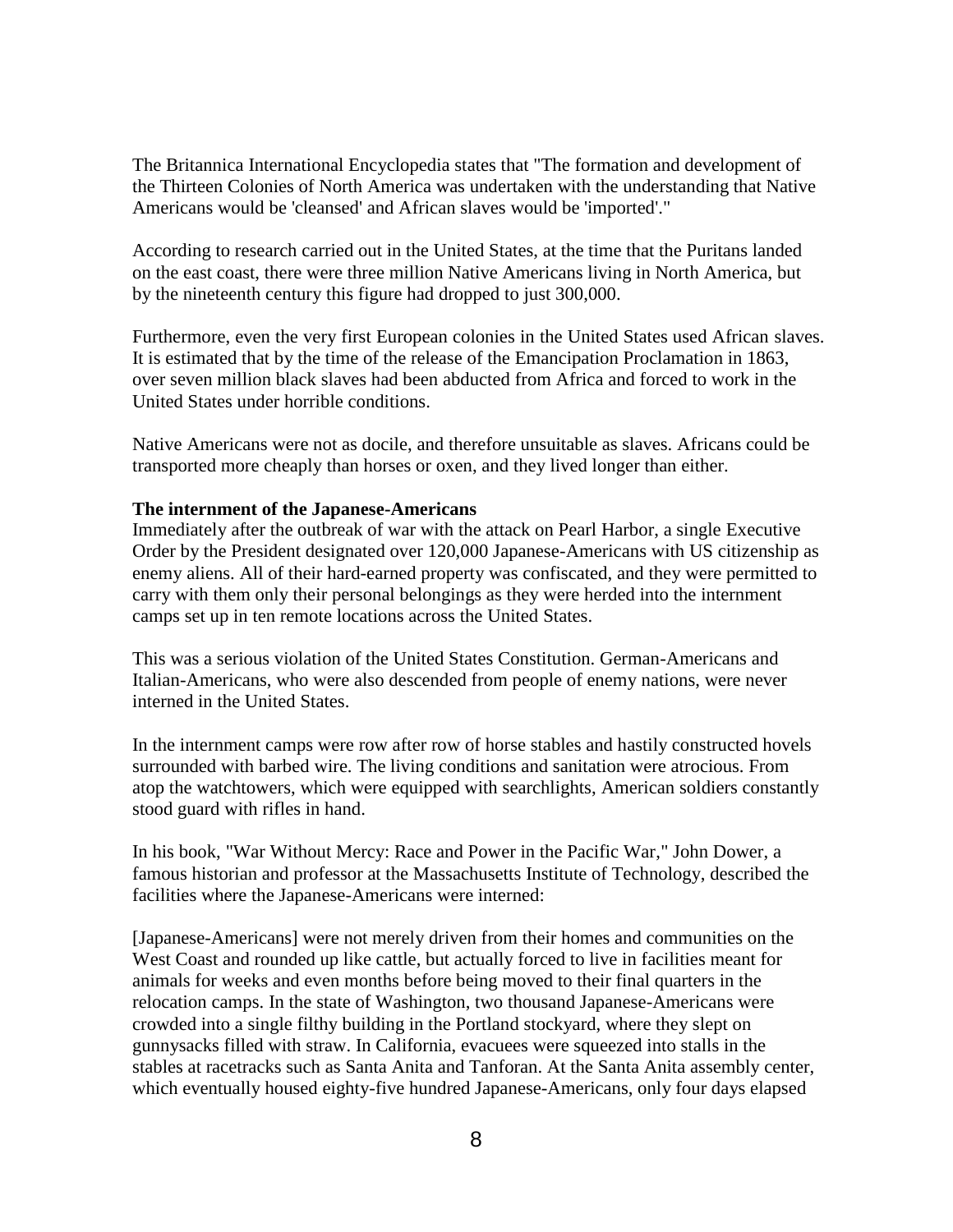between the removal of the horses and the arrival of the first Japanese-Americans; the only facilities for bathing were the horse showers, and here as elsewhere the stench of manure lingered indefinitely. Other evacuees were initially housed in horse or cattle stalls at various fairgrounds. At the Puyallup assembly center in Washington (which was called Camp Harmony), some were even lodged in converted pigpens."

#### **Inhumane treatment of Japanese soldiers**

Given that most white Americans despised the Japanese people, they did not see them as fellow human beings. Therefore, they did not treat Japanese soldiers on the battlefield as human beings either.

Charles Lindbergh became an American national hero in 1927 for being the first person to fly solo across the Atlantic Ocean.

At the outbreak of World War II, Lindbergh volunteered for service with the rank of colonel. While fighting in the Pacific Theater, Lindbergh kept a detailed diary:

The sergeant saw no Jap to shoot, but members of the patrol took a prisoner. The Jap prisoner was brought to the sergeant with the statement that here was his opportunity to kill a Jap.

'But I can't kill that man! He's a prisoner. He's defenseless.'

'Hell, this is war. We'll show you how to kill the son of a bitch.'

One of the patrol members offered the Jap a cigarette and a light, and as he started to smoke an arm was thrown around his head and his throat 'slit from ear to ear.'

The entire procedure was thoroughly approved by the general giving the account. I was regarded with an attitude of tolerant scorn and pity when I objected to the method**...** 'It's the only way to handle them.'

The talk drifted to prisoners of war and the small percentage of Japanese soldiers taken prisoner. 'Oh, we could take more if we wanted to,' one of the officers replied. 'But our boys don't like to take prisoners.'

'We had a couple of thousand down at ----- , but only a hundred or two were turned in. They had an accident with the rest. It doesn't encourage the rest to surrender when they hear of their buddies being marched out on the flying field and machine guns turned loose on them.'

'Or after a couple of them get shot with their hands up in the air,' another officer chimed in. (Diary entry of June 26, 1944.)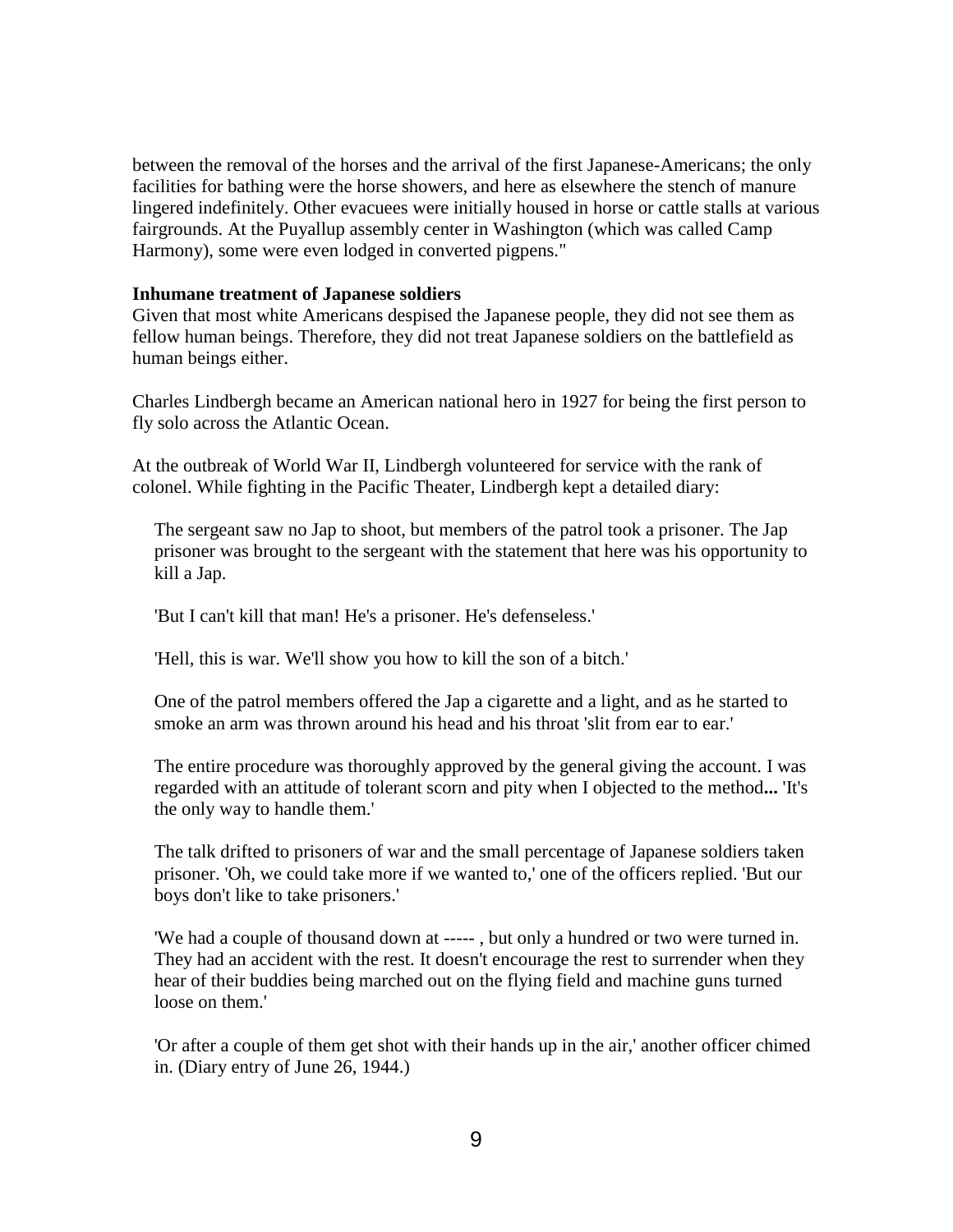I am shocked at the attitude of our American troops. They have no respect for death, the courage of an enemy soldier, or many of the ordinary decencies of life. They think nothing whatever of robbing the body of a dead Jap and call him a 'son of a bitch' while they do so. I said during a discussion that regardless of what the Japs did, I did not see how we could gain anything or claim that we represented a civilized state if we killed them by torture. 'Well, some of our boys do kick their teeth in, but they usually kill them first,' one of the officers said in half apology.' (Diary entry of June 28)

Our men think nothing of shooting a Japanese prisoner or a soldier attempting to surrender. They treat the Jap with less respect than they would give to an animal, and these acts are condoned by almost everyone. We claim to be fighting for civilization, but the more I see of this war in the Pacific the less right I think we have to claim to be civilized. (Diary entry of July 15)

[The Japanese soldiers did not dare] to surrender even if they wished to, because they know only too well that our soldiers would shoot them on sight even if they came out with their hands above their heads. (Diary entry of July 21)

In 1946, the American war correspondent Edgar Jones wrote in an article for "The Atlantic Monthly" that American soldiers in the Pacific Theater had "shot prisoners in cold blood, wiped out hospitals, strafed lifeboats, killed or mistreated enemy civilians... [and] boiled the flesh off enemy skulls to make table ornaments for sweethearts, or carved their bones into letter openers."

In his book "Goodbye, Darkness: A Memoir of the Pacific War", the popular American writer William Manchester also recounted an incident in which, "[The] orderly snatched up a submachine gun and unforgivably massacred a line of unarmed Japanese soldiers who had just surrendered."

John Dower, mentioned earlier, refers to other such incidents in his book. "A veteran reminisced before a class of students about how his unit had unexpectedly 'flushed' an isolated Japanese soldier on an island that had already been secured, and amused themselves by shooting at him as he dashed frantically about the clearing in search of safety... [The American soldier was] shooting a terrified old Okinawan woman and casually dismissing her as 'just an old gook woman who wanted me to put her out of her misery.'"

The British historian Max Hastings included the following account of American atrocities in Okinawa in his book "Nemesis: The Battle for Japan, 1944–45". "Nemesis" is a goddess from Greek mythology who administers divine punishment and retribution.

"Fighting in the midst of civilians is always repugnant, never more so than on Okinawa. 'On the ground,' [US infantryman] Chris Donner recorded one day, 'lay the body of a young Okinawan, a girl who had been fifteen or sixteen, and probably very pretty. She was nude, lying on her back with arms outstretched and knees drawn up, but spread apart. The poor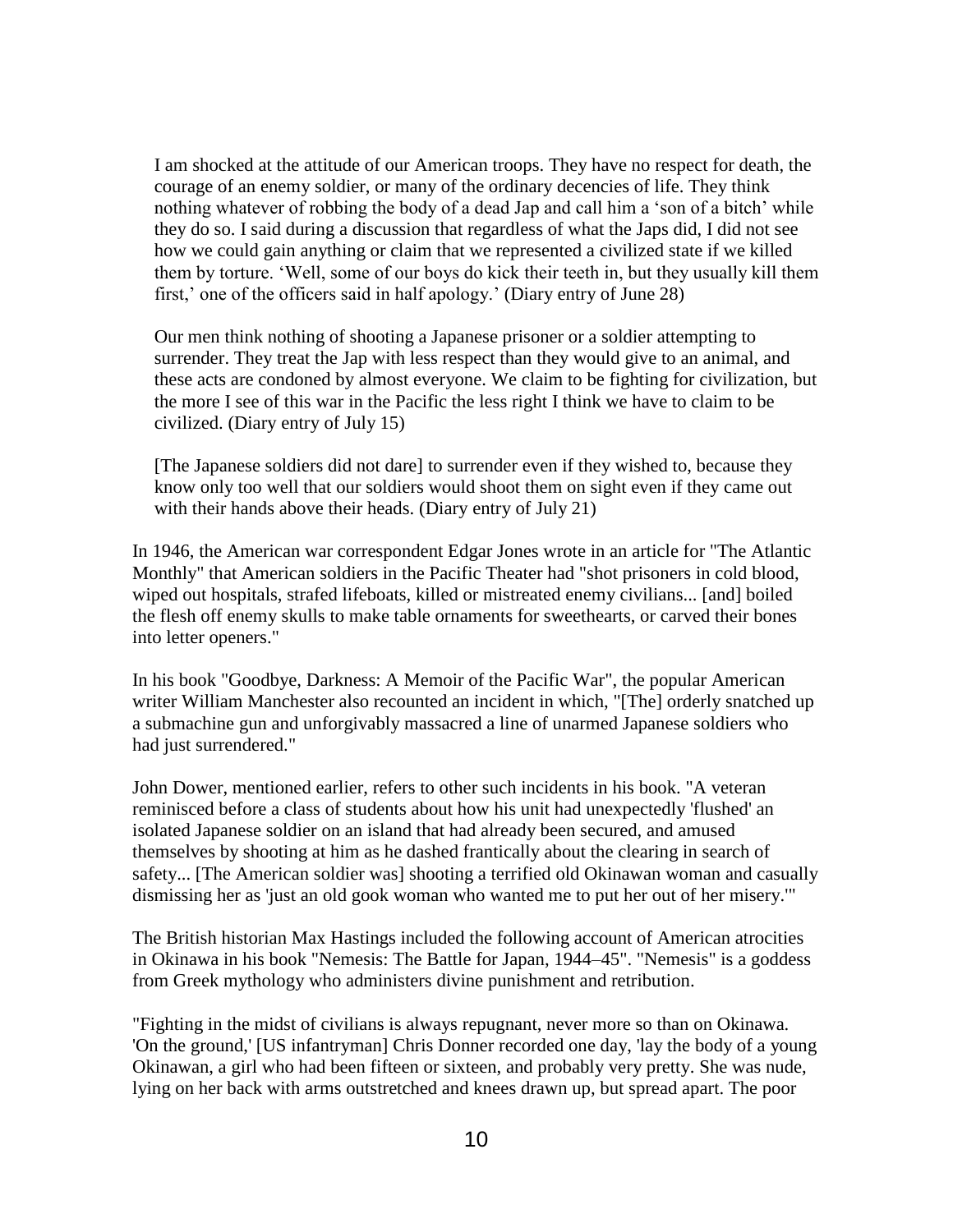girl had been shot through the left breast and evidently violently raped.' It seemed unlikely that this was the work of Japanese soldiers. Not long after, several men of the infantry unit which Donner was accompanying fell to fire from unseen enemies on a cliff top. Suddenly, the Americans saw a Japanese woman clutching a baby... some shouted: 'Shoot the bitch, shoot the Jap woman!' There was a burst of fire. The woman fell, then struggled to her feet and staggered towards her baby. After more shots, she went down again and lay still."

Japanese soldiers have never committed these sort of atrocities. Throughout history, Japan has never practiced racial discrimination, engaged in massacres of whole cities, or used slaves.

By contrast, eyewitness accounts of atrocities by American soldiers like the ones above are easy to find. It was with good reason that, during the war, they were called "American devils".

### **Truman's and MacArthur's racism**

Harry Truman, who became President upon the death of Roosevelt, was a fervent racist.

Truman was frank and abrasive in the way he spoke. At the time he decided to drop atomic bombs on Hiroshima and Nagasaki, he said to an aide, "When you have to deal with a beast you have to treat him like a beast." Shortly after Japan surrendered, he described the Japanese people as "vicious and cruel savages".

Truman also despised both blacks and Jews. He boasted that no Jew or black man had ever set foot on the front door of his home in Missouri.

At a cabinet meeting in 1946, Truman made derisive statements about the Jews, declaring that "Jesus Christ couldn't please them when he was here on earth, so how could anyone expect that I would have any luck?"

General MacArthur was also a racist.

Major Faubion Powers, who was MacArthur's senior aide-de-camp during his time in Tokyo, was riding with MacArthur in his private car as rain fell outside.

MacArthur reminisced to Powers about his last trip through Tokyo and told him, "It was raining just like now... Something menacing and nefarious about the Japs."

In 1905, the last year of the Russo-Japanese War, MacArthur was brought by his father to Japan, who had travelled to Manchuria as a military observer, and stayed there for a short time.

MacArthur also loathed President Roosevelt. When speaking to an aide, he referred to him as a Jew and deliberately misnamed him, calling him "Rosenberg". He called Truman "that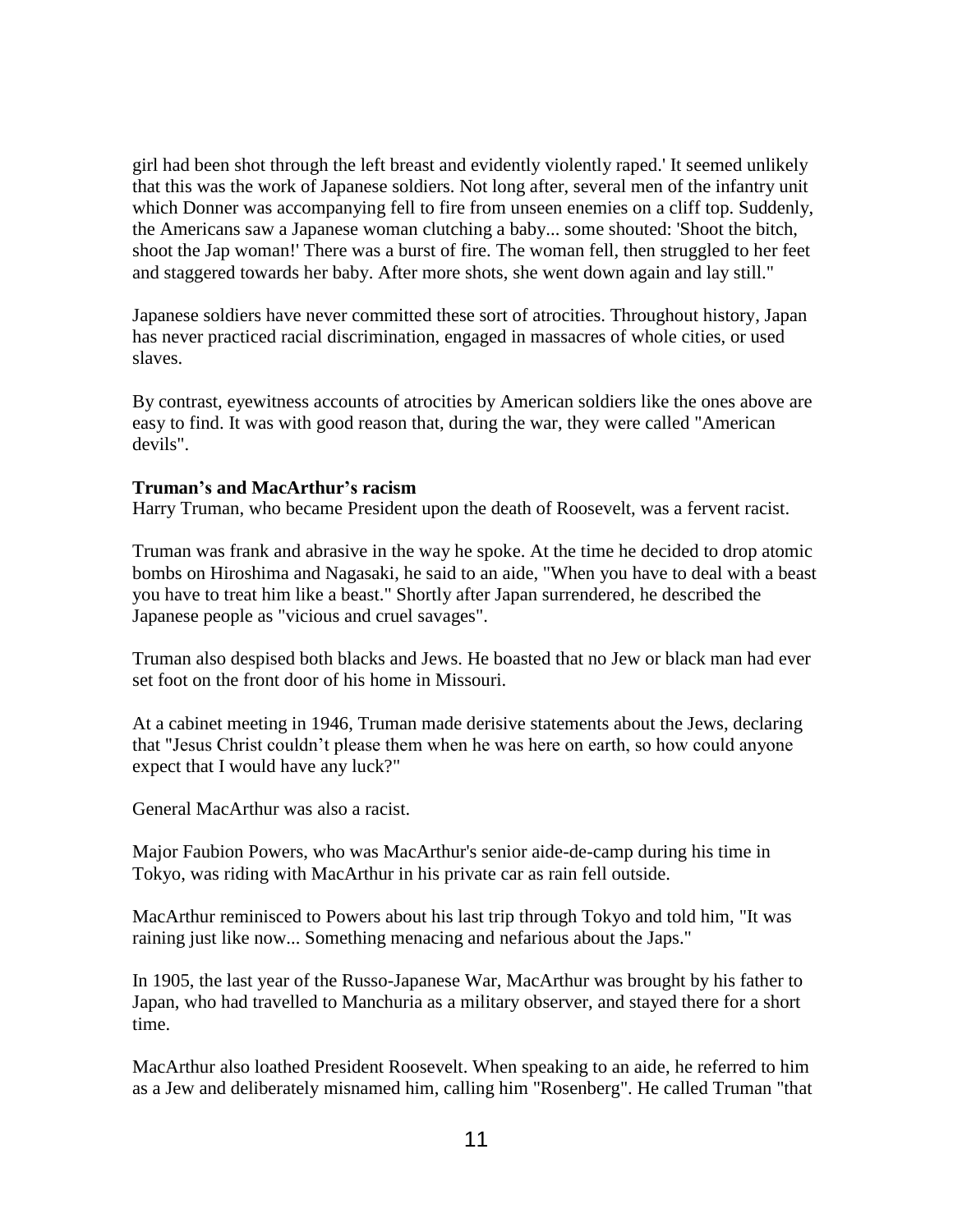Jew" and explained himself by saying, "You can tell by his name. Look at his face..." In actual fact, neither Roosevelt nor Truman were Jewish.

In return, Roosevelt hated MacArthur. According to the memoirs of Herbert Hoover, Roosevelt openly called him "McClelland" instead of MacArthur, and described him as his "problem child".

### **"Should the Japanese race be exterminated?"**

In 1944, the United States was gripped by violent hatred of Japan.

That year, thirteen percent of respondents to a Gallup opinion poll supported the extermination of the Japanese race. From the outset Gallup had decided to include the question, "Should the Japanese race be exterminated?"

Documents show that, around the same time, President Roosevelt invited to the White House cultural anthropologist Ales Hrdlicka, who worked at the Smithsonian Institution. It is recorded that Roosevelt told Hrdlicka that the people of Japan should be forcibly crossbred with the mild-tempered indigenous peoples of the South Pacific with the aim of transforming the Japanese into a placid, harmless race.

### **Anti-black discrimination which outdid the Nuremberg Laws**

I studied abroad in the United States during the late-1950s, during the height of African-American discrimination.

Although they were supposedly American citizens, their right to vote had been taken from them, and everything, including churches, schools, hotels, restaurants, buses, trains, lobbies, public restrooms, and drinking fountains were strictly segregated into facilities for use by whites and those for use by blacks. In the South, blacks were often lynched and cruelly murdered by whites.

Those with one-eighth African-American ancestry or more were legally defined as being "black". This was an even harsher standard than the Nuremberg Laws, which were passed in Germany during the era of Nazi persecution of the Jews, which defined "Jews" as people of one-fifth Jewish ancestry or greater.

During World War II, Japan freed Asia from Western domination, and while the aftereffects spread to Africa, resulting in African nations, one after another, achieving their independence, discrimination against African-Americans in the United States continued unabated.

Even so, when diplomats from newly-independent African nations took up their posts in America, the United States did nothing to stop restaurants and hotels from discriminating against them.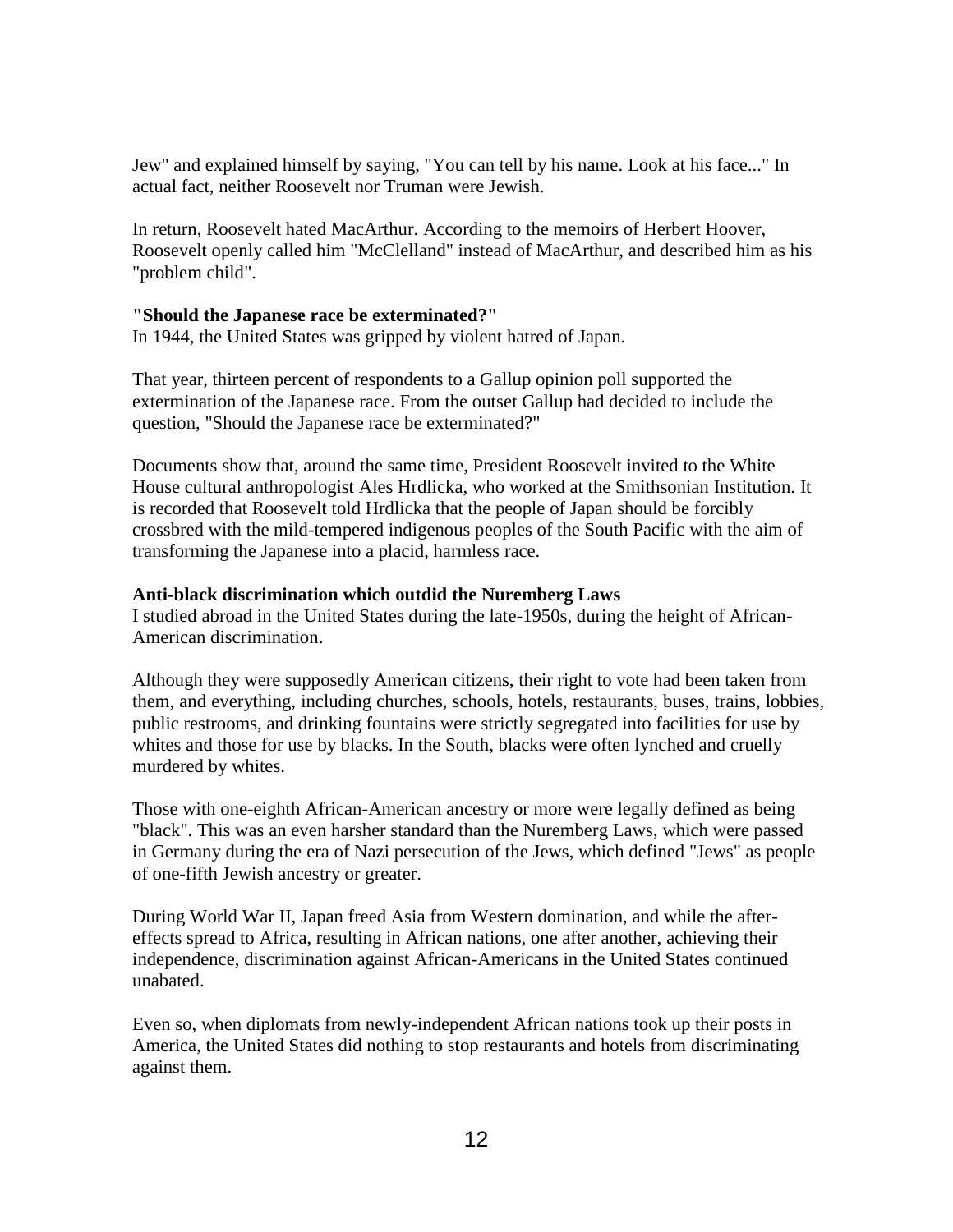At that point, a great awakening occurred among the African-Americans of the United States. In the 1960s, a civil rights movement was launched under the leadership of Reverend Martin Luther King, which finally freed blacks from the burden of unjust discrimination.

Until then, many states had laws criminalizing marriage or sexual relations between blacks and whites. In 1967, these laws were finally abolished in the last three states upholding them.

After World War II, African-Americans were allowed to play in the major leagues for the first time. Once limited to the role of caddies, in the 1970s they began to play golf alongside white players. They also were able to partake in tennis.

Without Japan, Tiger Woods would never have become an American hero, and the Williams sisters would never have rocked the world of tennis. If Japan had not fought in World War II, President Obama may not have ever been born, and of course, African-Americans, even today, would still be suffering under terrible discrimination.

#### **Was racially segregated America really a democracy?**

American propaganda depicted World War II as a battle between democratic America and militarist Japan. However, can we really describe the United States, a nation which trampled on the rights of its own African-American citizens, as a democracy?

The achievement of many African-Americans in breaking through the race barrier was made possible by Japanese soldiers who gave their lives on the field of battle and by Japanese citizens who perished in the flames of war.

Japanese-Americans also endured numerous hardships in the United States.

During the period when I was travelling back and forth between Japan and the United States for work, I used to visit homes for senior Japanese-American citizens whenever I had time. They were very grateful to receive the mementos and souvenirs I brought for them.

When I visited Washington in 1976, I received a White House invitation to attend a ceremony at which President Gerald Ford would sign a new Executive Order, repealing the Executive Order of 1941 that interned Japanese-Americans.

At the White House ceremony, President Ford surrounded himself with over twenty Japanese-American leaders, including congressmen, while he signed the order. I was the only Japanese citizen present among them and, not wanting to impose, I stood at the spot nearest to the entranceway.

When we were served tea after the ceremony, I thanked the Japanese-Americans personally. I told them that, "The reason why American citizens came to respect Japan after World War